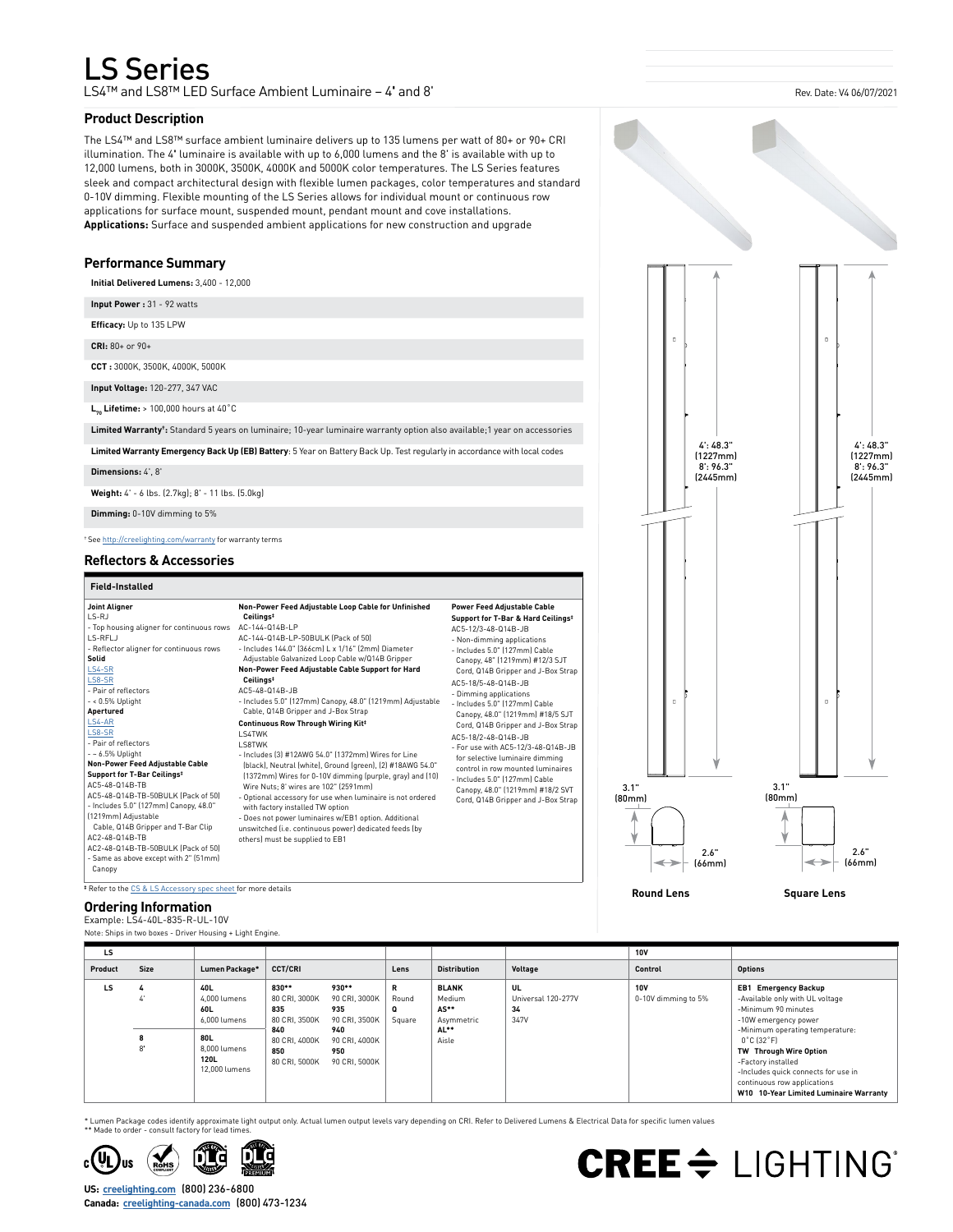#### **Product Specifications**

#### **CONSTRUCTION & MATERIALS**

- Constructed of durable 22 gauge steel
- Cosmetic polycarbonate end caps included
- Acrylic lens delivers a low-glare, diffused light distribution
- Post-painted white for enhanced smooth finish
- Weight: 4' 6.0 lbs. (2.7kg); 8' 11.0 lbs. (5.0kg); add 1.0 lb. (0.5kg) for EB

#### **OPTICAL SYSTEM**

- Unique combination of reflective and refractive optical components achieves a uniform, comfortable appearance while eliminating pixelation and color fringing
- Components work together to optimize distribution, balancing the delivery of high illuminance levels on horizontal surfaces with an ideal amount of light on walls and vertical surfaces. This increases the perception of spaciousness
- Medium, asymmetric and aisle distributions with both round and square diffusers meet the needs of a variety of applications

#### **ELECTRICAL SYSTEM**

- Power Factor: > 0.9 at full load
- Input Power: Stays constant over life
- Input Voltage: 120-277 or 347 VAC, 50/60Hz
- Operating Temperature Range: -20˚C +40˚C (-4˚F +104˚F); minimum operating temperature with EB1 option is 0˚C (32˚F)
- Total Harmonic Distortion: < 20% at full load

#### **CONTROLS**

- Continuous dimming to 5% with 0-10V DC control protocol
- 10V Source Current: 0.45mA maximum
- Use only lighting controls with neutral connection or controls intended for use with LED fixtures
- Reference www.creelink.com/exLink.asp?7098214OZ58R34I26620963 for recommended dimming controls and wiring diagrams

#### **REGULATORY & VOLUNTARY QUALIFICATIONS**

- cULus Listed (UL1598)
- Suitable for damp locations
- Suitable for continuous row mounting
- Designed for indoor use only
- Requires minimum 90°C supply conductors
- Not intended for use in environments containing airborne corrosive agents such as chemical solvents, cleaners, or cutting fluids
- UL924 (EB1 option). Maximum mounting height: 15.0' (4.6m)
- Ingress Protection: IP20
- RoHS compliant. Consult factory for additional details
- Meets FCC Part 15, Subpart B, Class A limits for conducted and radiated emissions
- DLC and DLC Premium qualified versions available. Please refer to https://www.designlights.org/search/ for most current information

**CA RESIDENTS WARNING:** Cancer and Reproductive Harm – [www.p65warnings.ca.gov](https://www.p65warnings.ca.gov)

**Delivered Lumens & Electrical Data\*** Lumen Package Initial Delivered Initial Delivered<br>Lumens System **Watts** 120-277V System **Watts** 347V Total Current (A) 80 CRI 90 CRI  $120 - 277V$  347V  $120V$  208V 240V 277V 347V 40L 4,000 3,400 31 34 0.26 0.15 0.13 0.12 0.11 40L w/EB 35 N/A 0.29 0.17 0.15 0.13 N/A 60L 6,000 5,100 45 48 0.38 0.22 0.19 0.16 0.15 60L w/EB 49 N/A 0.41 0.24 0.20 0.18 N/A 80L 8,000 6,800 61 64 0.51 0.29 0.25 0.22 0.19 80L w/EB 65 N/A 0.54 0.31 0.27 0.24 N/A 120L 12,000 10,200 92 94 0.77 0.44 0.38 0.34 0.28 120L w/EB 96 N/A 0.80 0.46 0.40 0.35 N/A

\* Electrical data at 25˚C (77˚F). Actual wattage and lumens may differ by +/- 10% when operating between 120-277V or 347V +/- 10%.

#### **Uplight Table**

| <b>Opugne</b> rapic |              |            |       |  |  |  |
|---------------------|--------------|------------|-------|--|--|--|
| Lens                | Distribution |            |       |  |  |  |
|                     | Medium       | Asymmetric | Aisle |  |  |  |
| Round               | 10%          | 9%         | 6%    |  |  |  |
| Square              | 13%          | 12%        | 9%    |  |  |  |

| LS Series Ambient Adjusted Lumen Maintenance <sup>1</sup> |                |                                        |                                        |                                         |                                          |  |
|-----------------------------------------------------------|----------------|----------------------------------------|----------------------------------------|-----------------------------------------|------------------------------------------|--|
| Ambient                                                   | Initial<br>LMF | 25K hr<br>Reported <sup>2</sup><br>LMF | 50K hr<br>Reported <sup>2</sup><br>LMF | 75K hr<br>Estimated <sup>3</sup><br>LMF | 100K hr<br>Estimated <sup>3</sup><br>LMF |  |
| $0^{\circ}$ C $[32^{\circ}$ F]                            | 1.03           | 0.98                                   | 0.93                                   | 0.88.                                   | 0.84                                     |  |
| $5^{\circ}$ C $[41^{\circ}$ F $]$                         | 1.03           | 0.98                                   | 0.93                                   | 0.88                                    | 0.83                                     |  |
| 10°C (50°F)                                               | 1.02           | 0.97                                   | 0.92                                   | 0.87                                    | 0.83                                     |  |
| 15°C (59°F)                                               | 1.01           | 0.96                                   | 0.91                                   | 0.87                                    | 0.82                                     |  |
| 20°C [68°F]                                               | 1.01           | 0.96                                   | 0.91                                   | 0.86                                    | 0.82                                     |  |
| 25°C [77°F]                                               | 1.00           | 0.95                                   | 0.90                                   | 0.86                                    | 0.81                                     |  |
| 30°C [86°F]                                               | 0.99           | 0.94                                   | 0.89                                   | 0.84                                    | 0.80                                     |  |
| 35°C (95°F)                                               | 0.99           | 0.94                                   | 0.88                                   | 0.83                                    | 0.79                                     |  |
| 40°C [104°F]                                              | 0.98           | 0.93                                   | 0.87                                   | 0.82                                    | 0.77                                     |  |

 $\begin{tabular}{|c|c|c|c|c|c|c|} \hline & $\mathsf{AOC}$ & $\mathsf{O}.98$ & $\mathsf{O}.93$ & $\mathsf{O}.87$ & $\mathsf{O}.82$ & $\mathsf{O}.77$ & $\mathsf{O}.77$ & $\mathsf{O}.76$ & $\mathsf{O}.77$ & $\mathsf{O}.76$ & $\mathsf{O}.76$ & $\mathsf{O}.76$ & $\mathsf{O}.76$ & $\mathsf{O}.76$ & $\mathsf{O}.76$ & $\mathsf{O}.76$ & $\mathsf{O}.76$ & $\mathsf{O}.76$ & $\mathsf{O}.76$ & $\mathsf{O}.$ 

| <b>Delivered Emergency Lumens</b> |               |               |  |  |  |  |
|-----------------------------------|---------------|---------------|--|--|--|--|
| Lumen Package                     | <b>80 CRI</b> | <b>90 CRI</b> |  |  |  |  |
| 40L                               | 1,290         | 1,100         |  |  |  |  |
| 60L                               | 1,330         | 1,130         |  |  |  |  |
| 80L                               | 1,310         | 1,110         |  |  |  |  |
| 120L                              | 1,300         | 1,110         |  |  |  |  |

# **CREE & LIGHTING**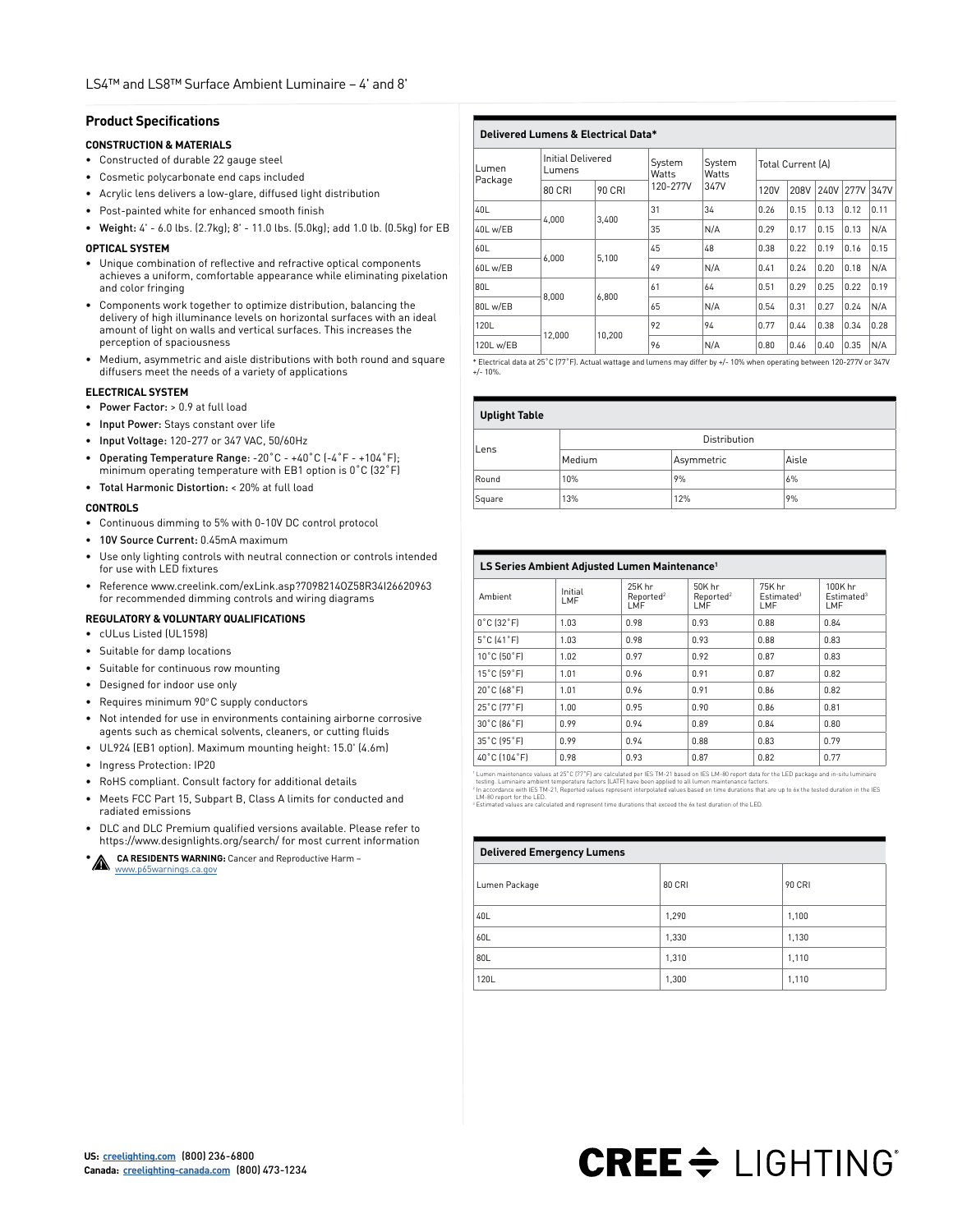#### **Photometry**

#### **LS4-60L-930-R-UL-10V BASED ON BEST TEST SERVICE SHENZHEN TEST REPORT #: BTR66.181.19.0032.47**

Luminaire photometry has been conducted in accordance with IES LM-79-08. IES LM-79-08 specifies the entire luminaire as the source resulting in a luminaire efficiency of 100%.



| <b>Coefficients Of Utilization -</b><br><b>Zonal Cavity Method</b> |     |     |     |     |  |  |  |
|--------------------------------------------------------------------|-----|-----|-----|-----|--|--|--|
| RC %:                                                              | 80  |     |     |     |  |  |  |
| RW %:                                                              | 70  | 50  | 30  | 10  |  |  |  |
| RCR: 0                                                             | 117 | 117 | 117 | 117 |  |  |  |
| 1                                                                  | 104 | 99  | 94  | 89  |  |  |  |
| 2                                                                  | 94  | 85  | 78  | 71  |  |  |  |
| 3                                                                  | 86  | 74  | 65  | 58  |  |  |  |
| 4                                                                  | 78  | 65  | 56  | 49  |  |  |  |
| 5                                                                  | 72  | 58  | 49  | 42  |  |  |  |
| 6                                                                  | 66  | 52  | 43  | 37  |  |  |  |
| 7                                                                  | 61  | 47  | 38  | 32  |  |  |  |
| 8                                                                  | 57  | 43  | 34  | 29  |  |  |  |
| 9                                                                  | 53  | 40  | 31  | 26  |  |  |  |
| 10                                                                 | 50  | 36  | 28  | 23  |  |  |  |

| Average Luminance Table (cd/m <sup>2</sup> ) |                  |        |        |              |  |  |
|----------------------------------------------|------------------|--------|--------|--------------|--|--|
|                                              | Horizontal Angle |        |        |              |  |  |
|                                              |                  | n۰     | 45°    | $90^{\circ}$ |  |  |
|                                              | 45°              | 20,071 | 13,087 | 10,069       |  |  |
| Vertical Angle                               | 55°              | 21.016 | 11.784 | 7.916        |  |  |
|                                              | 65°              | 22.995 | 10.538 | 5.692        |  |  |
|                                              | 75°              | 28.204 | 9.497  | 3.278        |  |  |
|                                              | $85^\circ$       | 52.651 | 9.079  | 779          |  |  |

| <b>Zonal Lumen Summary</b> |        |        |           |  |  |  |
|----------------------------|--------|--------|-----------|--|--|--|
| Zone                       | Lumens | % Lamp | Luminaire |  |  |  |
| $0 - 30$                   | 1.129  | N/A    | 21.8%     |  |  |  |
| $0 - 40$                   | 1.848  | N/A    | 35.7%     |  |  |  |
| $n - \kappa n$             | 3,304  | N/A    | 63.8%     |  |  |  |
| $0 - 90$                   | 4.658  | N/A    | 89.9%     |  |  |  |
| $0 - 180$                  | 5.183  | N/A    | 100%      |  |  |  |

Reference [http://creelighting.com/products/indoor/surface-ambient/ls-series](https://www.creelighting.com/products/indoor/surface-ambient/ls-series) for detailed photometric data

Effective Floor Cavity Reflectance: 20%

### **Photometry**

#### **LS4-60L-930-R-AS-UL-10V BASED ON BEST TEST SERVICE SHENZHEN TEST REPORT #: BTR66.181.19.0032.49**

Luminaire photometry has been conducted in accordance with IES LM-79-08. IES LM-79-08 specifies the entire luminaire as the source resulting in a luminaire efficiency of 100%.



| <b>Coefficients Of Utilization -</b><br><b>Zonal Cavity Method</b> |     |     |     |     |  |  |
|--------------------------------------------------------------------|-----|-----|-----|-----|--|--|
| RC %:                                                              | 80  |     |     |     |  |  |
| RW %:                                                              | 70  | 50  | 30  | 10  |  |  |
| RCR:0                                                              | 117 | 117 | 117 | 117 |  |  |
| 1                                                                  | 106 | 100 | 96  | 92  |  |  |
| $\overline{2}$                                                     | 96  | 87  | 80  | 74  |  |  |
| 3                                                                  | 88  | 77  | 69  | 62  |  |  |
| 4                                                                  | 80  | 68  | 59  | 53  |  |  |
| 5                                                                  | 74  | 61  | 52  | 45  |  |  |
| 6                                                                  | 68  | 55  | 46  | 40  |  |  |
| 7                                                                  | 63  | 50  | 41  | 35  |  |  |
| 8                                                                  | 59  | 46  | 37  | 32  |  |  |
| 9                                                                  | 55  | 42  | 34  | 28  |  |  |
| 10                                                                 | 52  | 39  | 31  | 26  |  |  |

| Average Luminance Table (cd/m <sup>2</sup> ) |            |             |                  | <b>Zonal Lumen Summary</b> |           |        |        |           |
|----------------------------------------------|------------|-------------|------------------|----------------------------|-----------|--------|--------|-----------|
|                                              |            |             | Horizontal Angle |                            | Zone      | Lumens | % Lamp | Luminaire |
|                                              |            | $0^{\circ}$ | $45^\circ$       | $90^\circ$                 | $0 - 30$  | 1.337  | N/A    | 25.9%     |
|                                              | $45^\circ$ | 22.525      | 16.656           | 12.700                     | $0 - 40$  | 2.125  | N/A    | 41.1%     |
| Vertical Angle                               | $55^\circ$ | 20.075      | 13.401           | 9.832                      | $0 - 60$  | 3.568  | N/A    | 69.1%     |
|                                              | $65^\circ$ | 18.124      | 10.279           | 7.035                      | $0 - 90$  | 4.715  | N/A    | 91.3%     |
|                                              | 75°        | 18.776      | 7.748            | 4.262                      | $0 - 180$ | 5.165  | N/A    | 100.0%    |
|                                              | $85^\circ$ | 33.153      | 6.581            | 1.394                      |           |        |        |           |

Reference [http://creelighting.com/products/indoor/surface-ambient/ls-series](https://www.creelighting.com/products/indoor/surface-ambient/ls-series) for detailed photometric data